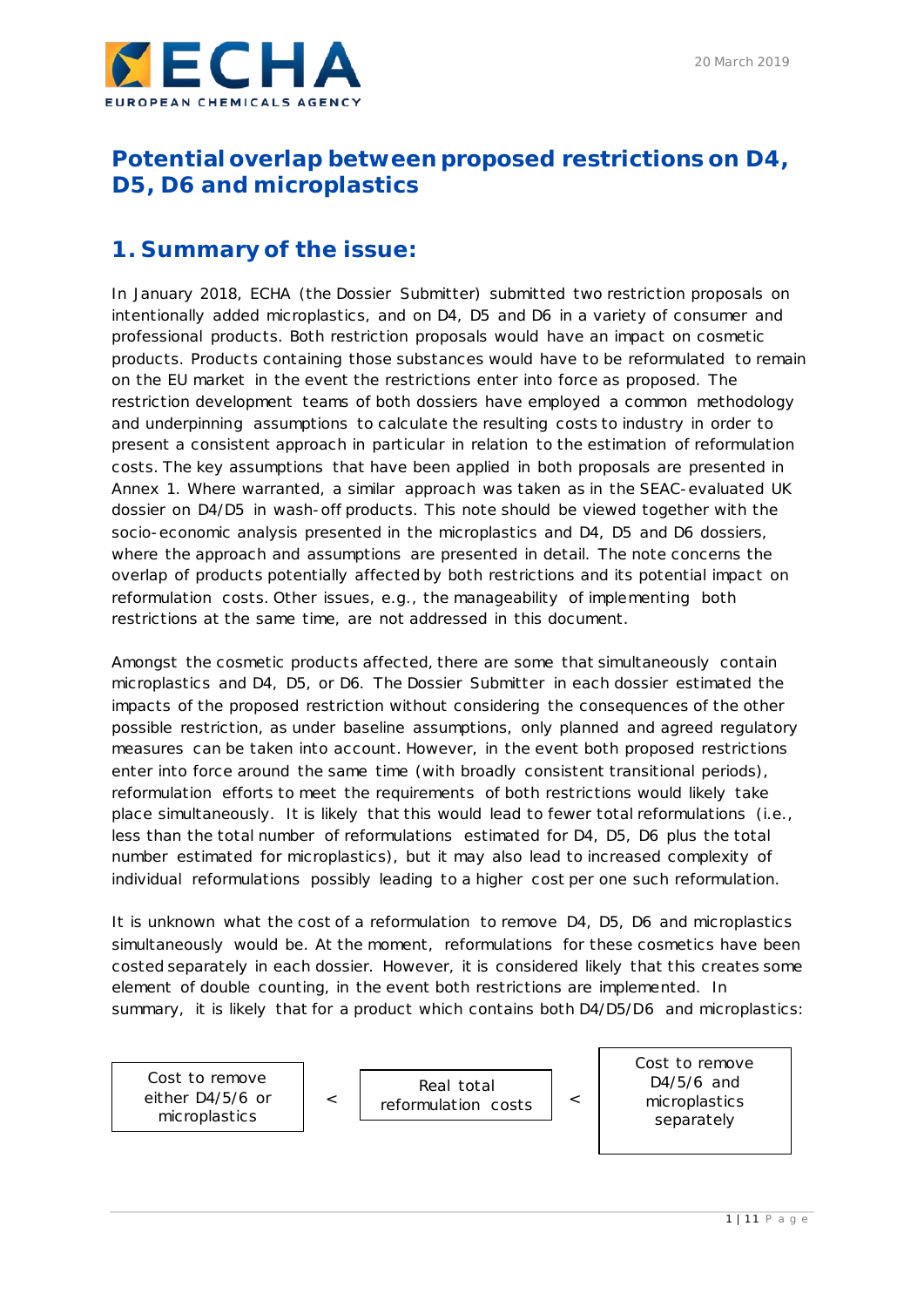

The potential for overlap is greater for leave-on cosmetics than for rinse-off, due to the already declining use of D4 and D5<sup>[1](#page-1-0)</sup> as well as microplastics in rinse-off cosmetics (i.e., microbeads with exfoliating or cleansing functions). The next section presents data to illustrate the potential extent of this issue.

## **2. Estimated overlap of the two restriction proposals**

The Dossier Submitter has analysed data from the CosmEthics database to identify what proportion of products would be affected by both restrictions: i.e. they contain D4, D5 and/or D6, and microplastics. With respect to the latter, the results are presented for the Low and High scenario used in the dossier.<sup>[2](#page-1-1)</sup>

It is estimated that between 3% and 6% of all cosmetics products are affected by both restrictions. However, when considering only those products that would be affected by one of the restriction proposals and seeing how many of them would also be affected by the other, the overlap is greater:

- For products affected by the D4, D5, D6 restriction, between 25 and 60% of them would also be affected by the microplastics restriction.
- For products that would be affected by the microplastics restriction, about 15% of them would also be affected by the D4, D5, D6 restriction. This proportion is roughly the same under both Low and High scenarios.

It is important to note that the overlap is not evenly distributed across product categories. The CosmEthics database provides enough detail to obtain figures for each subcategory (of which there are 93). A table and graphs providing detailed data of the overlap for each subcategory are included in the table [Cosmetic products by sub](#page-7-0)[category](#page-7-0) in Annex II of this note. The potential impact, however, is clearer if one zooms in on the data for the more aggregated product groups used in the restriction dossiers themselves to report results.

### a) D4, D5 and D6 dossier

[Table 1](#page-2-0) shows the proportion of the total reformulation cost (€605 million NPV) for each broad product group, followed by an estimate of what proportion of products containing D4, D5 and D6 also contain microplastics (with different figures depending on the microplastics scenario).

Products containing D4, D5, D6 within the 'Make-up and lipsticks + skin care' product category are particularly likely to also contain microplastics: a third of them do, in the Low scenario, and over 70% in the High scenario. Given that these products make up

<span id="page-1-1"></span><span id="page-1-0"></span><sup>-</sup><sup>1</sup> Wash-off cosmetic products containing D4 and D5, in concentrations greater than 0.1% w/w of each substance, cannot be placed on the market after 31 January 2020. (Commission Regulation (EU) 2018/35 amending REACH Annex XVII). By wash-off it is meant "personal care products that are washed off in normal use conditions". These products are a subset of rinse-off products. <sup>2</sup> Further information on the scenarios is requested during the public consultation and the analysis will be refined based on the information received.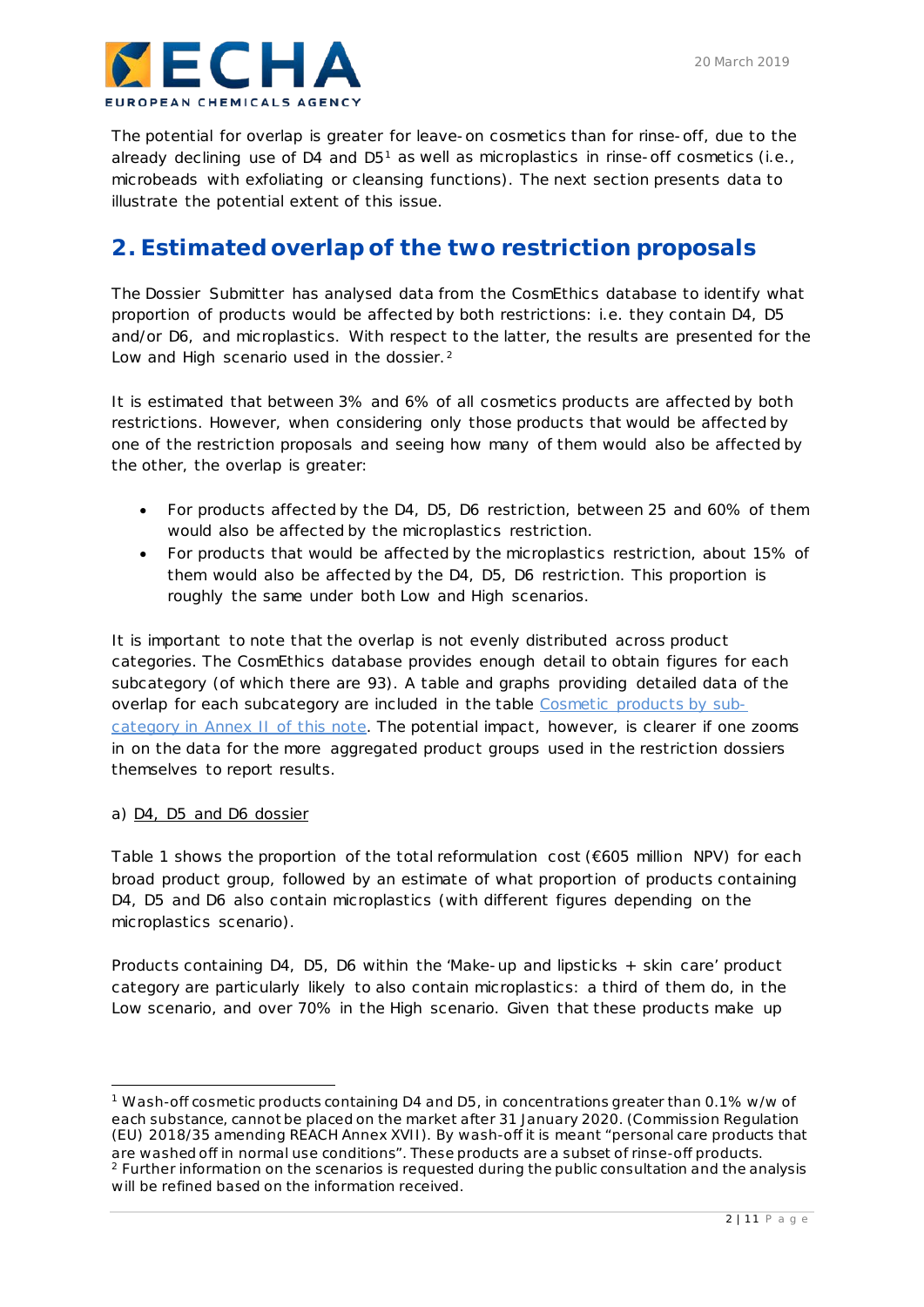over 90% of all reformulation costs, the D4, D5 and D6 dossier cost estimates could contain a significant degree of overestimation.

|                                         | Proportion of     | Of products           | Of products           |  |
|-----------------------------------------|-------------------|-----------------------|-----------------------|--|
|                                         | total             | containing D4, D5,    | containing D4, D5,    |  |
|                                         | reformulation     | D6, what % also       | D6, what % also       |  |
|                                         | costs $(\epsilon$ | contain Microplastics | contain Microplastics |  |
|                                         | million)          | (Low scenario)?       | (High scenario)?      |  |
| Deodorants and<br>antiperspirants       | 3%                | 6%                    | 8%                    |  |
| Hair styling ("LEAVE-<br>ON") and other | $1\%$             | 3%                    | 50%                   |  |
| Make-up and lipsticks +                 | 93%               | 33%                   | 71%                   |  |
| skin care                               |                   |                       |                       |  |
| Rinse-off                               | 2%                | 5%                    | 32%                   |  |
| Sun/self-tanning                        | $1\%$             | 18%                   | 62%                   |  |
| Total                                   | 100%              | 26%                   | 60%                   |  |

### <span id="page-2-0"></span>**Table 1: Proportion of products containing D4, D5, D6 that also contain microplastics**

*Source: Estimates based on CosmEthics database*

### b) Microplastics dossier

-

[Table 2](#page-2-1) shows the proportion of the total reformulation cost for each broad product group[3](#page-2-2), followed by an estimate of what proportion of products containing microplastics also contain D4, D5, D6 (with different figures depending on the microplastics scenario).

Reformulation costs for other rinse-off (i.e., rinse-off cosmetics, excluding those containing microbeads with exfoliating and cleansing functions) and leave-on cosmetics are estimated at respectively  $\in$  1 billion ( $\in$ 36 million –  $\in$ 2 billion)  $\in$ 7.4 billion ( $\in$ 1.6-€13.3 billion) in NPV over 20 year temporal scope.

<span id="page-2-1"></span>Leave-on products containing microplastics seem to be significantly more likely than 'Other rinse-off' and 'Rinse-off with exfoliating/cleansing functions' to also contain D4, D5, D6, and it is in this category that double-counting is more likely to occur.

<span id="page-2-2"></span><sup>&</sup>lt;sup>3</sup> The product groups used were different for the D4, D5 and D6 dossier and for that on microplastics. This is because: a) data provided by industry on tonnage used was grouped using different categories for D4, D5, D6 and for microplastics. This determined the product groups that were used to calculate releases estimates and cost-effectiveness measures; and b) products were differently categorised (e.g. whether a product was considered an 'exfoliant' was not considered relevant in the D4, D5, D6 dossier, while this was an important product functionality in the microplastics dossier).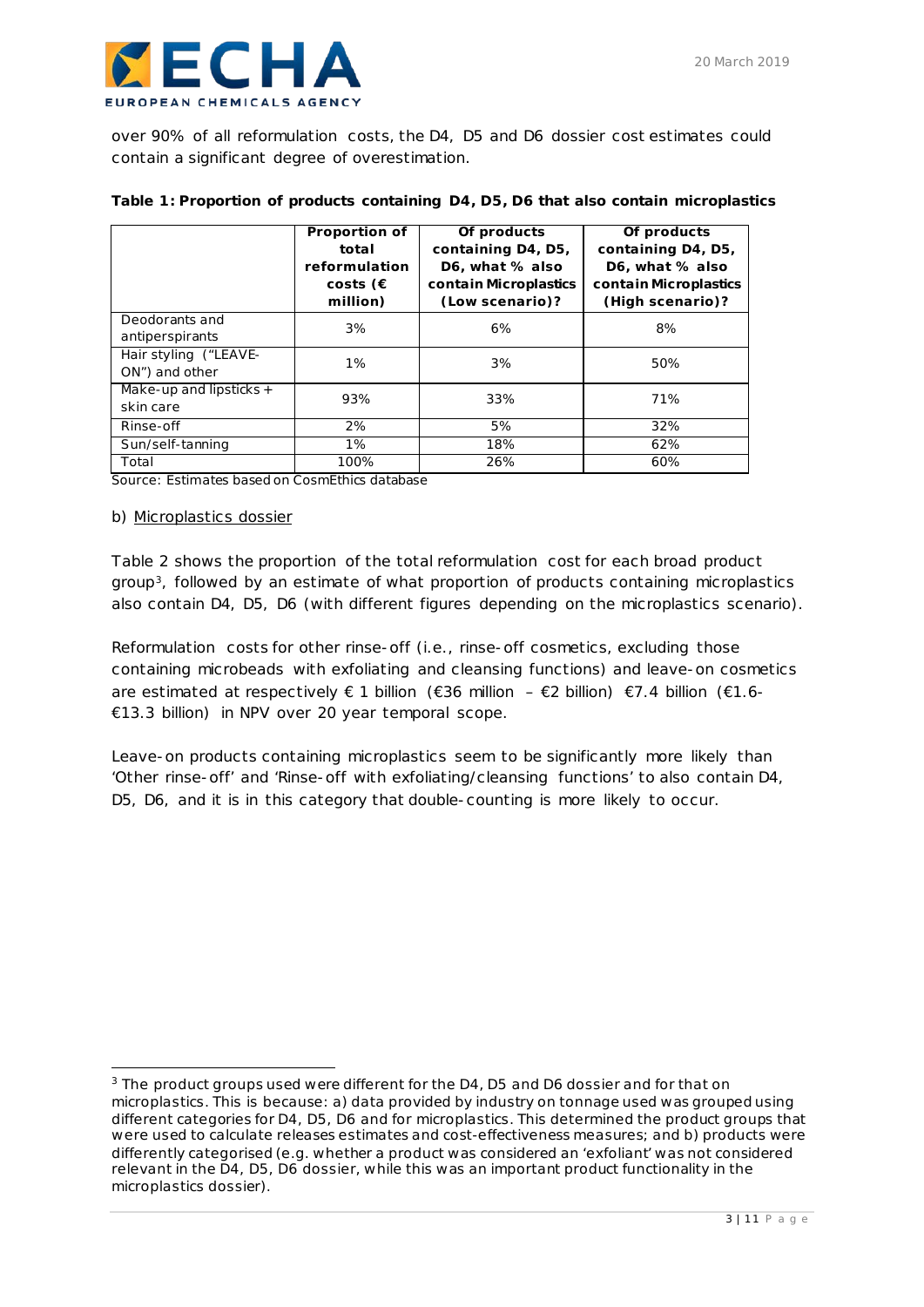

|  |  | Table 2: Proportion of products containing microplastics that also contain D4, D5 and D6 |  |
|--|--|------------------------------------------------------------------------------------------|--|
|--|--|------------------------------------------------------------------------------------------|--|

|                       | Of products<br><b>Proportion of</b> |                           | Of products                |  |
|-----------------------|-------------------------------------|---------------------------|----------------------------|--|
|                       | total                               | containing                | containing                 |  |
|                       | reformulation                       | <b>Microplastics (Low</b> | <b>Microplastics (High</b> |  |
|                       | costs ( $\epsilon$                  | scenario), what %         | scenario), what %          |  |
|                       | million)                            | also contain D4, D5,      | also contain D4, D5,       |  |
|                       |                                     | D <sub>6</sub> ?          | D <sub>6</sub>             |  |
| Rinse-off with        |                                     |                           |                            |  |
| exfoliating/cleansing | Likely negligible                   | 3%                        | 4%                         |  |
| function              |                                     |                           |                            |  |
| Leave-on              | 88%                                 | 17%                       | 17%                        |  |
| Trash disposal        | 60%                                 | 17%                       | 19%                        |  |
| Down the drain        | 40%                                 | 19%                       | 16%                        |  |
| Other rinse-off       | 12%                                 | 1%                        | 3%                         |  |
| Total                 | 100%                                | 15%                       | 14%                        |  |

*Notes: Trash disposal leave-on cosmetics include: make-up and lipsticks, nail varnish/remover. These cosmetics are primarily removed with cotton pad/tissue and disposed of in household solid waste. Down the drain leave-on cosmetics include: skin care, sun/self-tanning products, deodorants/antiperspirants, hair styling & other. These are primarily washed off with water.*

*Source: Estimates based on CosmEthics database*

All the data presented above should be considered with caution, as many uncertainties remain. The analysis is based on historical data, and this data covers a period during which the restriction on D4/D5 in wash-off products has not yet taken effect (entry into effect in February 1, 2020). Another, minor, area of uncertainty related to historical data in the CosmEthics database relates to the presence of products containing microbeads with exfoliating and cleansing functions, although according to industry more than 97% of those uses were phased out by 2017. Therefore, any future overlap of reformulations would be more likely to affect leave-on cosmetics. The main area of uncertainty; however, remains the polymer uses that would be impacted by the proposed microplastics restriction.

It is also important to highlight that the Dossier Submitter has assumed that some products containing the relevant substances will not be reformulated but withdrawn from the market. There may be a relationship between whether both microplastics and D4, D5, D6 are present at the same time, and the likelihood that those products would be reformulated (e.g. it may be that removing both microplastics and D4, D5, D6 simultaneously makes a reformulation particularly difficult, so that it becomes more likely that the product is removed from the market).

## **3. Conclusions**

Both proposed restrictions on D4, D5 and D6 and on microplastics are expected to impact on the cosmetic products sector, as they require reformulation of some products in order for them to stay on the market in the event the restrictions enter into force as proposed.

The proportion of cosmetics products that would be affected by both restrictions is small when compared to all cosmetic products on the EU market. However, when considering only the products within the scope of one of the restrictions, the proportion of those that would be affected by the other restriction is substantial. As some reformulations of cosmetics products containing microplastics and D4, D5 or D6 would likely be pursued at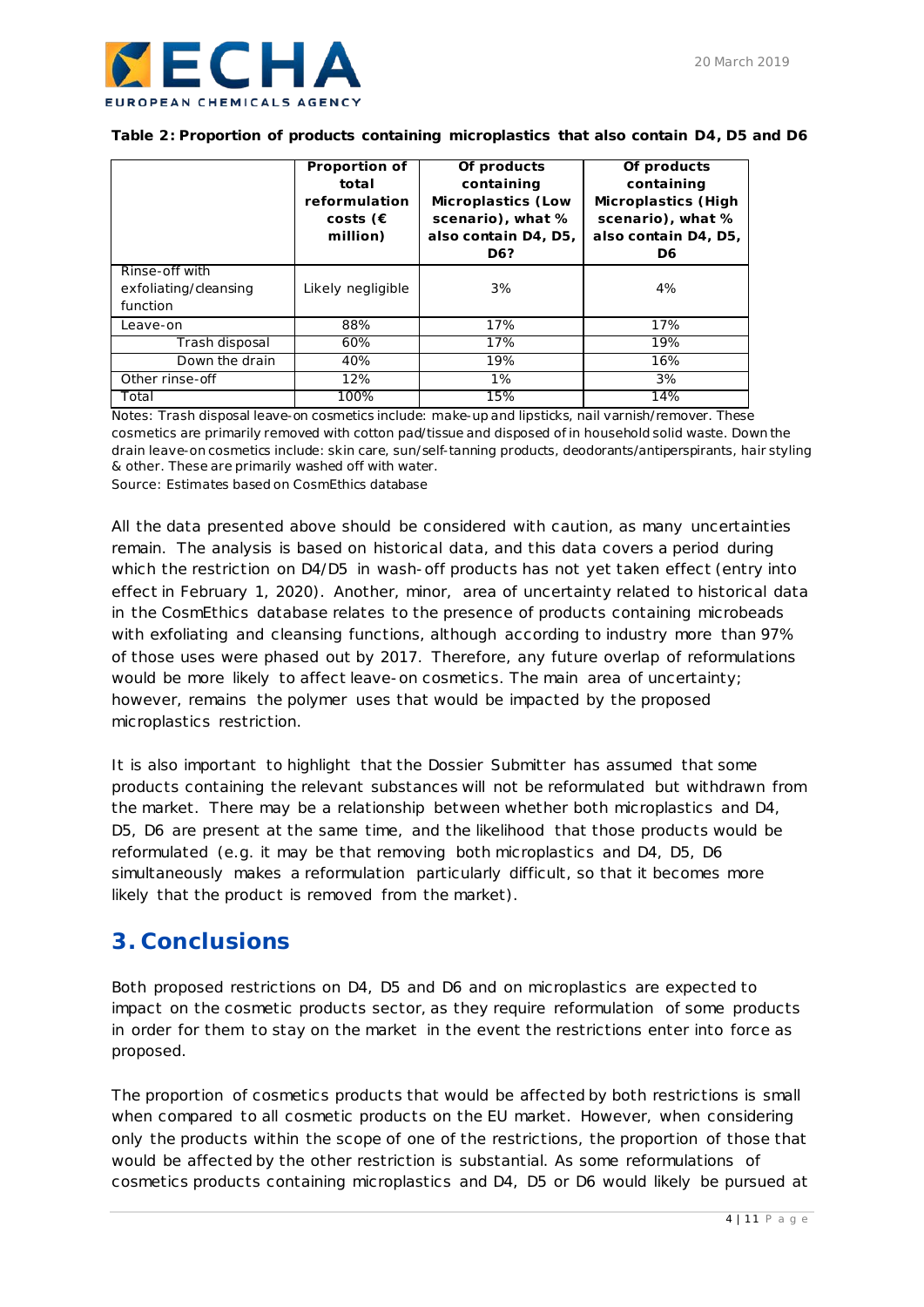

the same time (if they have broadly consistent transitional periods), it is likely that the grand total of the estimated reformulations for both dossiers would be lower than the sum of the reformulations estimated for each of the dossiers. This is likely more applicable to leave-on cosmetics.

It should be noted that the results of this analysis are subject to change if new information is received during the public consultation and this leads to changes in the assumptions of the analysis of impacts in either of the restrictions.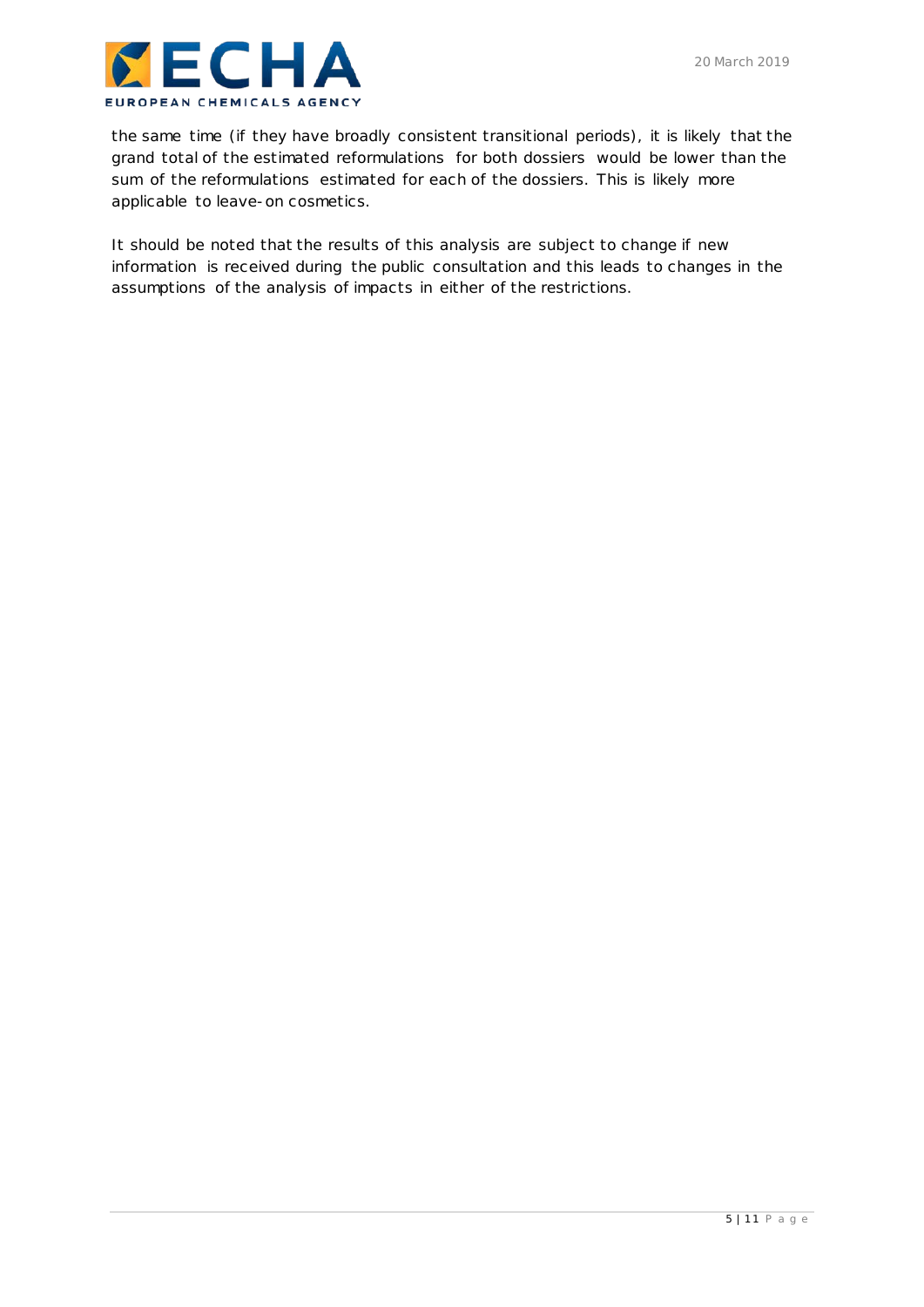

### <span id="page-5-0"></span>**Annex 1: Consistency of assumptions in both dossiers**

Cosmetic product reformulation costs have been analysed in both the Annex XV restriction report proposing a restriction on the 'intentional use of microplastics', and that proposing a restriction on 'D4, D5 and D6'. The Dossier Submitters for both dossiers agreed a consistent approach, with the same assumptions used across both dossiers in most cases. The assumptions/approach were only different when the data available was different and constrained efforts to ensure consistency. Where warranted, similar approach and/or assumptions are taken as in the SEAC-evaluated UK dossier on D4/D5.

[Table 3](#page-5-1) summarises the key shared assumptions.

|                                              | D <sub>4</sub> , D <sub>5</sub> and D <sub>6</sub>                                                                                                           | <b>Microplastics</b>                                                                                                                      |  |  |  |
|----------------------------------------------|--------------------------------------------------------------------------------------------------------------------------------------------------------------|-------------------------------------------------------------------------------------------------------------------------------------------|--|--|--|
| <b>Assumptions</b>                           |                                                                                                                                                              |                                                                                                                                           |  |  |  |
| Total number of<br>cosmetics                 | 430 000 formulations                                                                                                                                         |                                                                                                                                           |  |  |  |
| formulations on the<br>EU market             | Section 2.5.1.1 A                                                                                                                                            | Appendix - Section D.5.4.3 (rinse-off),<br>Section D.5.5.3 (leave-on)                                                                     |  |  |  |
|                                              |                                                                                                                                                              | -€365 000 per major reformulation by large companies                                                                                      |  |  |  |
|                                              |                                                                                                                                                              | -€42 000 per reformulation by SMEs                                                                                                        |  |  |  |
| Cost per re-<br>formulation                  | -Cost of minor reformulations assumed to be 10% of major ones.                                                                                               |                                                                                                                                           |  |  |  |
|                                              | Section 2.5.1.1 B                                                                                                                                            | Appendix - Section D.5.4.3 (rinse-off),<br>Section D.5.5.3 (leave-on). 1.5<br>premium for difficulty to reformulate<br>leave-on cosmetics |  |  |  |
|                                              |                                                                                                                                                              | - For subcategories where products containing D4, D5 or D6 or microplastics                                                               |  |  |  |
|                                              |                                                                                                                                                              | represent less than 30% of the market, the alternatives are expected to take over                                                         |  |  |  |
|                                              |                                                                                                                                                              | their market share and very few of these products are expected to be reformulated                                                         |  |  |  |
|                                              | (assumed 5%).                                                                                                                                                |                                                                                                                                           |  |  |  |
| Proportion of                                | -For subcategories where products containing D4, D5 or D6 or microplastics                                                                                   |                                                                                                                                           |  |  |  |
| formulations                                 | represent between 30% and 70% of all products, it is assumed that half of these                                                                              |                                                                                                                                           |  |  |  |
| containing D4, D5,                           | products would be reformulated. The remaining 50% of products are expected to                                                                                |                                                                                                                                           |  |  |  |
| D6/Microplastics that                        | be discontinued.                                                                                                                                             |                                                                                                                                           |  |  |  |
| would actually be                            | -For subcategories where products containing D4, D5 or D6 or microplastics                                                                                   |                                                                                                                                           |  |  |  |
| reformulated                                 | represent over 70% of all products, it would be assumed that 95% of those<br>products would be reformulated. However, no subcategories in the data show such |                                                                                                                                           |  |  |  |
|                                              | high prevalence of products containing D4, D5 or D6.                                                                                                         |                                                                                                                                           |  |  |  |
|                                              |                                                                                                                                                              |                                                                                                                                           |  |  |  |
|                                              |                                                                                                                                                              | Appendix - Section D.5.4.3 rinse-off),                                                                                                    |  |  |  |
|                                              | Section 2.5.1.1 D                                                                                                                                            | Section D.5.5.3 (leave-on)                                                                                                                |  |  |  |
|                                              | 20 years                                                                                                                                                     |                                                                                                                                           |  |  |  |
| Industry baseline for<br>major reformulation |                                                                                                                                                              |                                                                                                                                           |  |  |  |
|                                              | Section 2.5.1.1 E                                                                                                                                            | Appendix - Section D.5.4.3 rinse-off),<br>Section D.5.5.3 (leave-on)                                                                      |  |  |  |
| Reformulation pace                           | Reformulations throughout the transitional period, in equal numbers each year                                                                                |                                                                                                                                           |  |  |  |
|                                              | Section 2.5.1.1 E                                                                                                                                            | Appendix - Section D.5.4.3 rinse-off),                                                                                                    |  |  |  |
|                                              |                                                                                                                                                              | Section D.5.5.3 (leave-on)                                                                                                                |  |  |  |
| Co-ordination with                           | For products where the baseline major reformulation would have taken place                                                                                   |                                                                                                                                           |  |  |  |
| baseline                                     | (i) during the transitional period (periods of 2 and 5 years analysed), they would                                                                           |                                                                                                                                           |  |  |  |
| reformulations                               | be coordinated with removal of D4, D5 and D6 or microplastics; therefore there                                                                               |                                                                                                                                           |  |  |  |

### <span id="page-5-1"></span>**Table 3: Consistent assumptions used in both dossiers**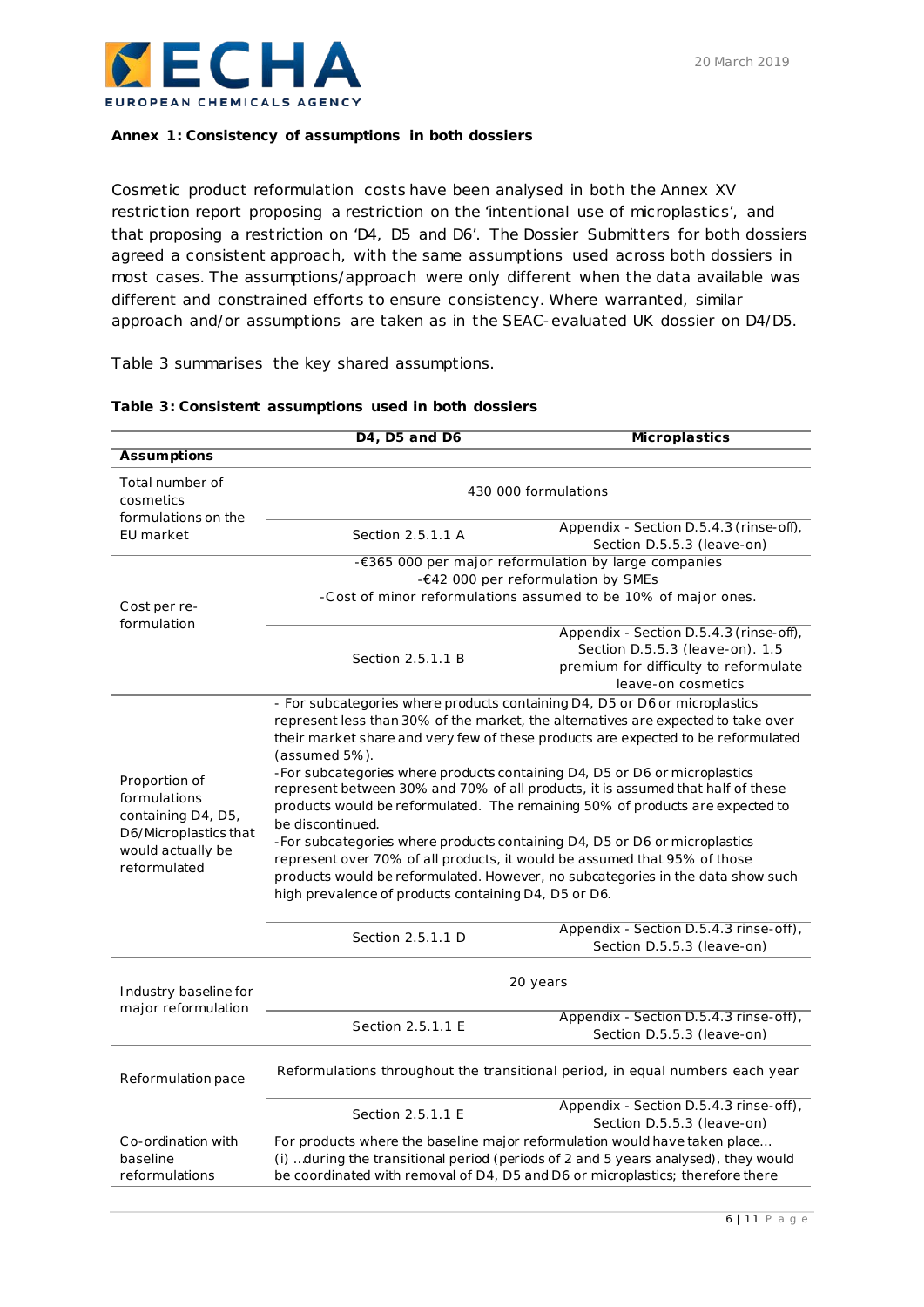

|                          | would be no additional costs as a result of the restriction.                                                                                                                                                                             |                                                                             |  |  |
|--------------------------|------------------------------------------------------------------------------------------------------------------------------------------------------------------------------------------------------------------------------------------|-----------------------------------------------------------------------------|--|--|
|                          | (ii) during the 5 years after the end of the transitional period, that reformulation                                                                                                                                                     |                                                                             |  |  |
|                          | would be coordinated with removal of D4, D5 and D6 or microplastics done earlier,                                                                                                                                                        |                                                                             |  |  |
|                          | during the transition period.                                                                                                                                                                                                            |                                                                             |  |  |
|                          | (iii)  six years or more after the end of the transitional period, no coordination                                                                                                                                                       |                                                                             |  |  |
|                          | would be possible, as it would be impossible to predict market demands that far in                                                                                                                                                       |                                                                             |  |  |
|                          | advance. For those products, there would be an additional major reformulation                                                                                                                                                            |                                                                             |  |  |
|                          | during the transition period (and the reformulations that would have taken 6+<br>years after the end of the transitional period would still take place).<br>It is further assumed that any minor reformulations that would have occurred |                                                                             |  |  |
|                          |                                                                                                                                                                                                                                          |                                                                             |  |  |
|                          |                                                                                                                                                                                                                                          |                                                                             |  |  |
|                          | during the transition period will now not happen separately and be 'saved', as they                                                                                                                                                      |                                                                             |  |  |
|                          |                                                                                                                                                                                                                                          | will be incorporated into the major reformulations to remove D4, D5 and D6. |  |  |
|                          | Section 2.5.1.1 E                                                                                                                                                                                                                        | Appendix - Section D.5.4.3 rinse-off),                                      |  |  |
|                          |                                                                                                                                                                                                                                          | Section D.5.5.3 (leave-on)                                                  |  |  |
| Cost of co-ordinated     | The cost of the coordinated reformulations would not increase by incorporating the                                                                                                                                                       |                                                                             |  |  |
| reformulations           | removal of D4, D5 and D6 or microplastics                                                                                                                                                                                                |                                                                             |  |  |
|                          | Section 2.5.1.1 E                                                                                                                                                                                                                        | Appendix - Section D.5.4.3 rinse-off),                                      |  |  |
|                          |                                                                                                                                                                                                                                          | Section D.5.5.3 (leave-on)                                                  |  |  |
|                          | 2020, 2022 as the first full year of entry into force.                                                                                                                                                                                   |                                                                             |  |  |
| EiF of the restriction   |                                                                                                                                                                                                                                          |                                                                             |  |  |
|                          | Section 2.5.1.4                                                                                                                                                                                                                          | Section 2.3                                                                 |  |  |
|                          | 20 years                                                                                                                                                                                                                                 |                                                                             |  |  |
| Period of analysis       | Costs and NPV presented in 2017 values                                                                                                                                                                                                   |                                                                             |  |  |
|                          |                                                                                                                                                                                                                                          |                                                                             |  |  |
|                          | Section 2.5.1.4                                                                                                                                                                                                                          | Section 2.3                                                                 |  |  |
| Discount rate            | 4%                                                                                                                                                                                                                                       |                                                                             |  |  |
|                          |                                                                                                                                                                                                                                          |                                                                             |  |  |
|                          |                                                                                                                                                                                                                                          | Section 2.3                                                                 |  |  |
|                          | 5 years                                                                                                                                                                                                                                  | 4 years (rinse-off) and 6 years (leave-                                     |  |  |
| <b>Transition period</b> |                                                                                                                                                                                                                                          | on)                                                                         |  |  |
|                          | Section 2.5.1.5                                                                                                                                                                                                                          | Appendix - Section D.5.4.3 rinse-off),                                      |  |  |
|                          |                                                                                                                                                                                                                                          | Section D.5.5.3 (leave-on)                                                  |  |  |
|                          |                                                                                                                                                                                                                                          |                                                                             |  |  |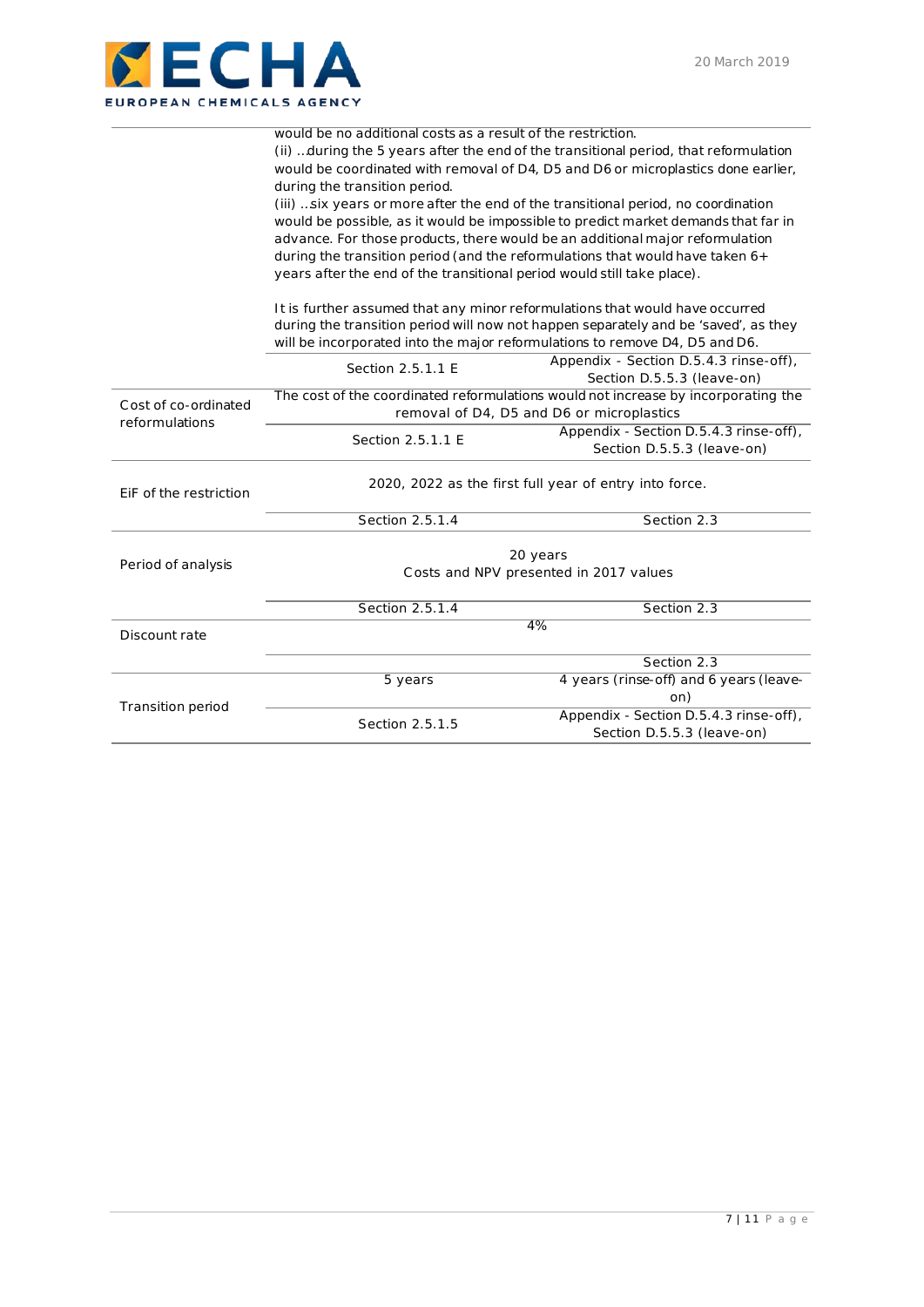### **Annex 2**

## **Table 4: Proportions of cosmetics containing both 'D4, D5, D6' and 'microplastics'**

<span id="page-7-0"></span>

| <b>Cosmetic products</b><br>sub-category | <b>Type</b> | <b>Proportion of products</b><br>containing both 'D4,D5,D6'<br>AND 'microplastics'<br>(Low scenario) | <b>Proportion of products</b><br>containing both 'D4,D5,D6'<br>AND 'microplastics'<br>(High scenario) |
|------------------------------------------|-------------|------------------------------------------------------------------------------------------------------|-------------------------------------------------------------------------------------------------------|
| <b>After shave</b>                       | Leave-on    | 1.3%                                                                                                 | 10.5%                                                                                                 |
| <b>After sun</b>                         | Leave-on    | 0.7%                                                                                                 | 7.8%                                                                                                  |
| After sungel                             | Leave-on    | 0.0%                                                                                                 | 4.3%                                                                                                  |
| After sun moisturiser                    | Leave-on    | 0.0%                                                                                                 | 12.8%                                                                                                 |
| <b>Anti cellulite</b>                    | Leave-on    | 0.9%                                                                                                 | 11.2%                                                                                                 |
| Anti-age cream                           | Leave-on    | 7.0%                                                                                                 | 16.0%                                                                                                 |
| Antiseptic                               | Leave-on    | 0.0%                                                                                                 | 0.0%                                                                                                  |
| <b>Baby Oil</b>                          | Leave-on    | 0.0%                                                                                                 | 0.0%                                                                                                  |
| <b>Baby wash</b>                         | Rinse-off   | 0.0%                                                                                                 | 0.0%                                                                                                  |
| Bath foam/oil/salt/                      | Rinse-off   | 0.0%                                                                                                 | 0.0%                                                                                                  |
| Blush/Bronzer/Conto                      | Leave-on    | 3.3%                                                                                                 | 4.6%                                                                                                  |
| ur<br><b>Body butter</b>                 | Leave-on    | 0.0%                                                                                                 | 5.9%                                                                                                  |
| <b>Body lotion</b>                       | Leave-on    | 4.0%                                                                                                 | 8.0%                                                                                                  |
| <b>Body</b>                              | Leave-on    | 0.5%                                                                                                 | 9.0%                                                                                                  |
| lotion/Balm/Cream/G<br>еI                |             |                                                                                                      |                                                                                                       |
| <b>Body oil</b>                          | Leave-on    | 0.1%                                                                                                 | 0.6%                                                                                                  |
| <b>Body wash</b>                         | Rinse-off   | 0.0%                                                                                                 | 0.1%                                                                                                  |
| <b>Butter</b>                            | Leave-on    | 0.0%                                                                                                 | 0.0%                                                                                                  |
| <b>Cleansers</b>                         | Rinse-off   | 0.4%                                                                                                 | 1.8%                                                                                                  |
| Cleansers/Scrubs                         | Rinse-off   | 0.6%                                                                                                 | 0.6%                                                                                                  |
| <b>Concealer</b>                         | Leave-on    | 18.0%                                                                                                | 26.9%                                                                                                 |
| Conditioner                              | Rinse-off   | 0.0%                                                                                                 | 2.8%                                                                                                  |
| Cream                                    | Leave-on    | 0.0%                                                                                                 | 1.0%                                                                                                  |
| <b>Creams and lotions</b>                | Leave-on    | 0.4%                                                                                                 | 8.2%                                                                                                  |
| <b>Deodorant</b>                         | Leave-on    | 1.5%                                                                                                 | 1.9%                                                                                                  |
| Diaper Ointment                          | Leave-on    | $0.0\%$                                                                                              | $0.0\%$                                                                                               |
| Dry shampoo                              | Leave-on    | 0.6%                                                                                                 | 0.6%                                                                                                  |
| Eau de Parfum                            | Leave-on    | 0.0%                                                                                                 | 0.0%                                                                                                  |
| Eau de Toilette                          | Leave-on    | 0.0%                                                                                                 | 0.0%                                                                                                  |
| <b>Exfoliators</b>                       | Rinse-off   | 0.5%                                                                                                 | 1.1%                                                                                                  |
| <b>Exfoliators/Body</b><br>scrub         | Rinse-off   | 0.5%                                                                                                 | 1.3%                                                                                                  |
| Eye gel                                  | Leave-on    | 3.0%                                                                                                 | 8.4%                                                                                                  |
| Eye moisturiser                          | Leave-on    | 4.3%                                                                                                 | 12.8%                                                                                                 |
| Eye shadow                               | Leave-on    | 7.9%                                                                                                 | 8.5%                                                                                                  |
| <b>Eyebrow</b>                           | Leave-on    | 15.6%                                                                                                | 27.9%                                                                                                 |
| pen/gel/powder<br>Eyeliner liquid/gel    | Leave-on    | 14.0%                                                                                                | 17.6%                                                                                                 |
| Eyeliner, pen                            | Leave-on    | 6.5%                                                                                                 | 10.1%                                                                                                 |
|                                          |             |                                                                                                      |                                                                                                       |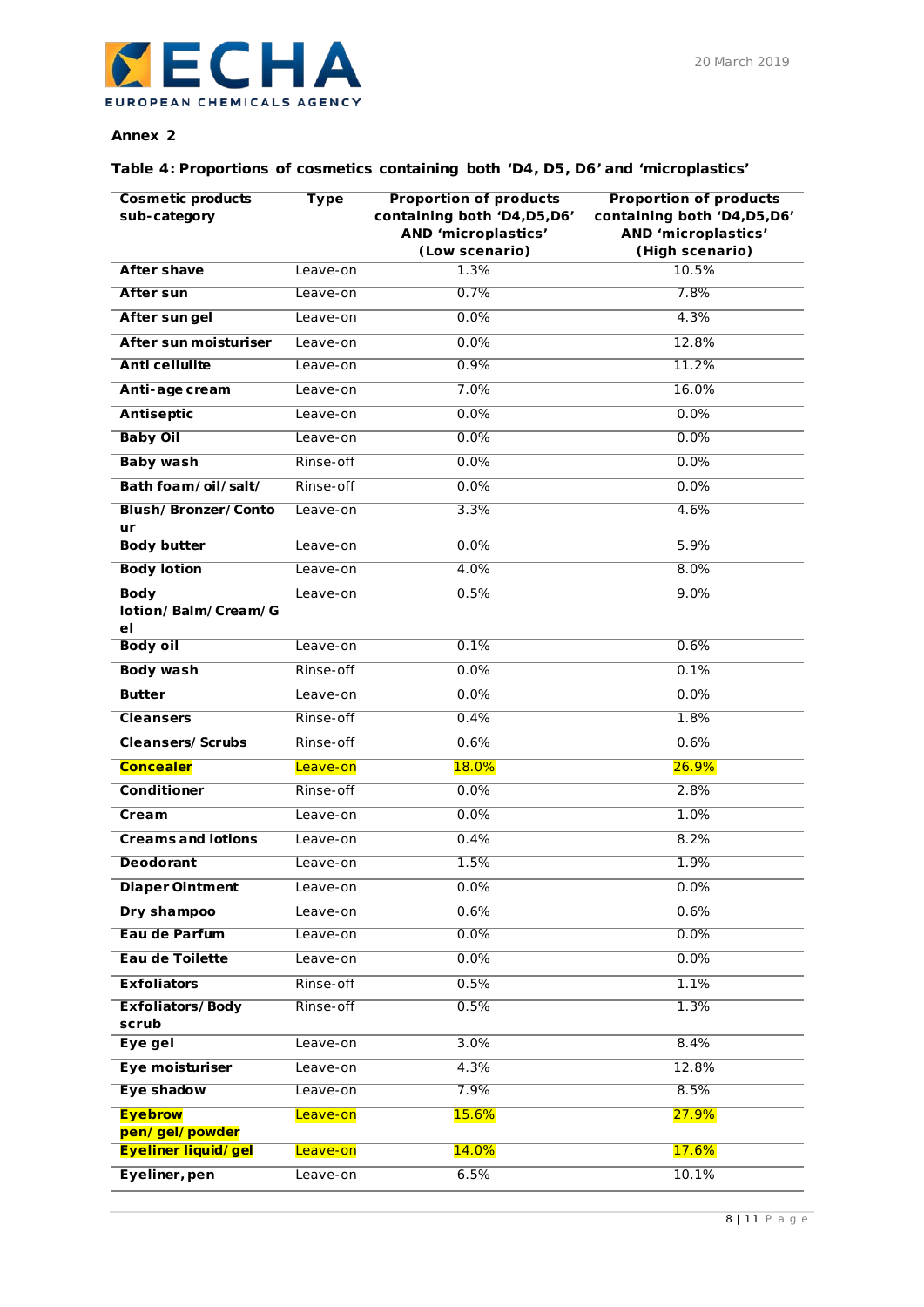| Cosmetic products<br>sub-category           | Type      | Proportion of products<br>containing both 'D4, D5, D6'<br>AND 'microplastics' | Proportion of products<br>containing both 'D4, D5, D6'<br>AND 'microplastics' |
|---------------------------------------------|-----------|-------------------------------------------------------------------------------|-------------------------------------------------------------------------------|
|                                             |           | (Low scenario)                                                                | (High scenario)                                                               |
| <b>Facial care</b>                          | Leave-on  | 0.0%                                                                          | 2.9%                                                                          |
| <b>Facial moisturizers</b>                  | Leave-on  | 3.8%                                                                          | 11.9%                                                                         |
| Foot cream                                  | Leave-on  | 0.2%                                                                          | 3.1%                                                                          |
| <b>Foot lotion</b>                          | Leave-on  | 1.6%                                                                          | 11.3%                                                                         |
| <b>Foot scrubs</b>                          | Rinse-off | $0.0\%$                                                                       | 1.3%                                                                          |
| Foot wash/bath                              | Rinse-off | 0.0%                                                                          | 0.0%                                                                          |
| <b>Foundation/BB Cream</b>                  | Leave-on  | 25.6%                                                                         | 34.2%                                                                         |
| <b>Hair color</b>                           | Rinse-off | 0.5%                                                                          | 2.5%                                                                          |
| Hair gel                                    | Leave-on  | 0.0%                                                                          | 2.8%                                                                          |
| Hair removal                                | Rinse-off | 0.5%                                                                          | 0.5%                                                                          |
| <b>Hair spray</b>                           | Leave-on  | 0.1%                                                                          | 4.9%                                                                          |
| Hair styling                                | Leave-on  | 0.5%                                                                          | 2.4%                                                                          |
| Hair wax                                    | Leave-on  | 0.4%                                                                          | 2.5%                                                                          |
| <b>Hand sanitizer</b>                       | Leave-on  | 0.0%                                                                          | 0.7%                                                                          |
| <b>Hand wash</b>                            | Rinse-off | 0.0%                                                                          | 0.0%                                                                          |
| <b>Hands and Nails</b>                      | Leave-on  | 0.0%                                                                          | 0.0%                                                                          |
| <b>Highlighter</b>                          | Leave-on  | 8.7%                                                                          | <b>14.1%</b>                                                                  |
| <b>Holding or styling</b><br>foam or mousse | Leave-on  | 0.3%                                                                          | 2.9%                                                                          |
| Intimate care                               | Rinse-off | 0.0%                                                                          | 1.0%                                                                          |
| Lip balm                                    | Leave-on  | 0.4%                                                                          | 0.6%                                                                          |
| Lip gloss                                   | Leave-on  | 2.0%                                                                          | 3.2%                                                                          |
| Lip liner, pen                              | Leave-on  | 6.3%                                                                          | 27.0%                                                                         |
| <b>Lipstick</b>                             | Leave-on  | 1.8%                                                                          | 5.5%                                                                          |
| Loose powder                                | Leave-on  | 1.0%                                                                          | 1.0%                                                                          |
| Lotion                                      | Leave-on  | 0.0%                                                                          | 1.6%                                                                          |
| Make up remover                             | Rinse-off | 0.0%                                                                          | 1.2%                                                                          |
| Mascara                                     | Leave-on  | 2.4%                                                                          | 5.2%                                                                          |
| <b>Masks</b>                                | Leave-on  | 0.1%                                                                          | 3.2%                                                                          |
| Massage oil                                 | Leave-on  | 0.0%                                                                          | 0.0%                                                                          |
| Moisturisers/Face                           | Leave-on  | 3.6%                                                                          | 13.2%                                                                         |
| cream<br><b>Mouthwash</b>                   | Rinse-off | 0.0%                                                                          | 0.0%                                                                          |
| <b>Nail polish</b>                          | Leave-on  | 0.1%                                                                          | 0.1%                                                                          |
| Nail polish remover                         | Leave-on  | 0.0%                                                                          | 0.0%                                                                          |
| Other baby products                         | Leave-on  | 0.0%                                                                          | 0.0%                                                                          |
| Other nail or cuticle                       | Leave-on  | 0.5%                                                                          | 1.8%                                                                          |
| products<br>Perfume/Parfum/Eau              | Leave-on  | 0.1%                                                                          | 0.3%                                                                          |
| de Parfum<br>Powder                         |           | 1.7%                                                                          | 1.7%                                                                          |
|                                             | Leave-on  |                                                                               |                                                                               |
| <b>Pressed powder</b>                       | Leave-on  | 2.4%                                                                          | 2.6%                                                                          |
| <b>Scalp Care</b>                           | Leave-on  | 0.8%                                                                          | 0.8%                                                                          |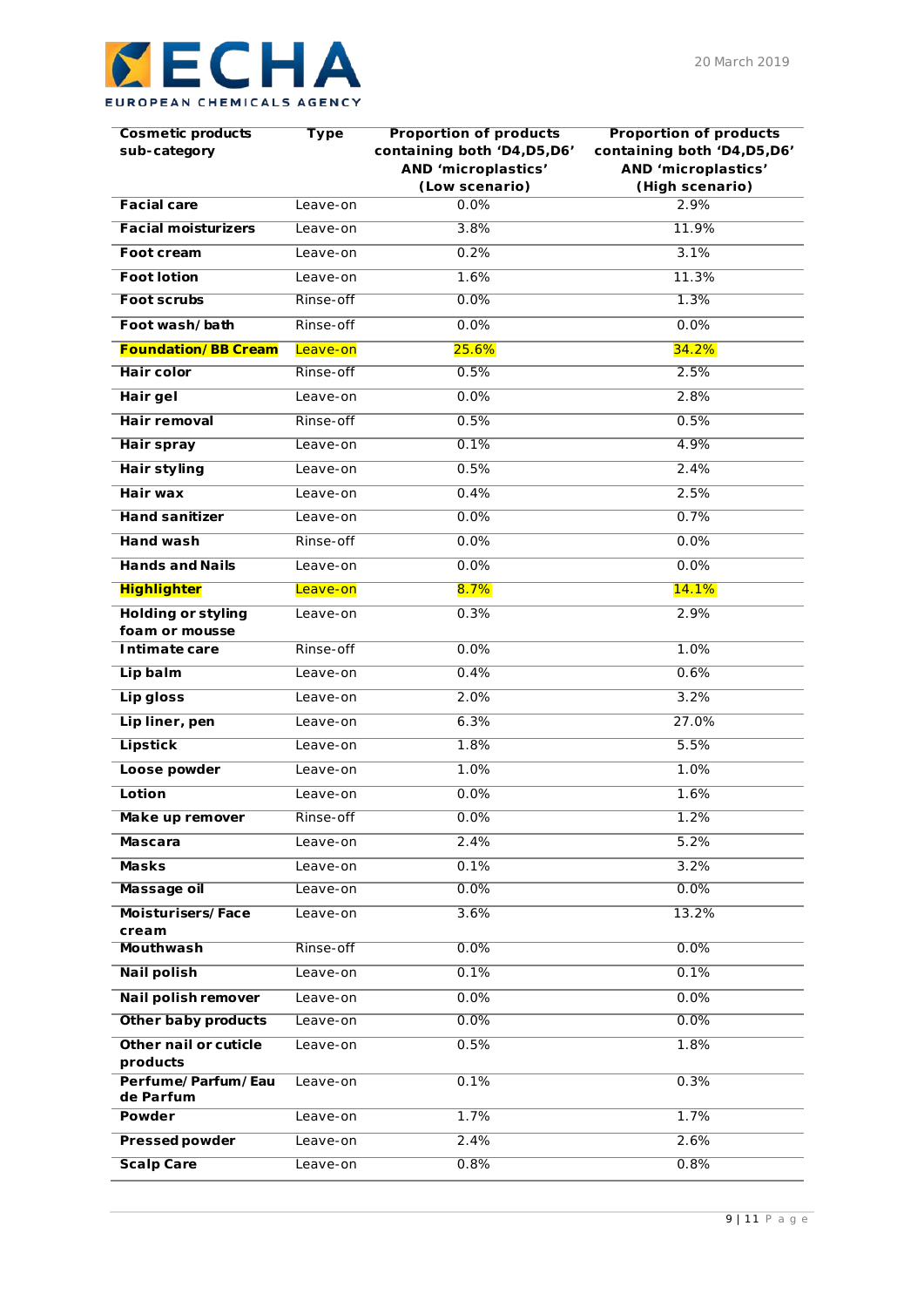| Cosmetic products<br>sub-category | Type      | Proportion of products<br>containing both 'D4,D5,D6'<br>AND 'microplastics'<br>(Low scenario) | Proportion of products<br>containing both 'D4, D5, D6'<br>AND 'microplastics' |
|-----------------------------------|-----------|-----------------------------------------------------------------------------------------------|-------------------------------------------------------------------------------|
|                                   |           |                                                                                               | (High scenario)                                                               |
| Self tanner face                  | Leave-on  | 5.1%                                                                                          | 2.0%                                                                          |
| Self-tanner                       | Leave-on  | $0.0\%$                                                                                       | 6.4%                                                                          |
| Serum/oil                         | Leave-on  | 0.0%                                                                                          | 4.4%                                                                          |
| Serums and                        | Leave-on  | 4.6%                                                                                          | 12.3%                                                                         |
| treatments                        |           |                                                                                               |                                                                               |
| <b>Shampoo</b>                    | Rinse-off | 0.2%                                                                                          | 0.9%                                                                          |
| Shaving foam                      | Rinse-off | 0.0%                                                                                          | 0.0%                                                                          |
| Shaving gel                       | Rinse-off | 0.0%                                                                                          | 0.0%                                                                          |
| Shower gel                        | Rinse-off | 0.0%                                                                                          | 0.0%                                                                          |
| Soap                              | Rinse-off | 0.0%                                                                                          | 0.0%                                                                          |
| <b>Soaps</b>                      | Rinse-off | 0.0%                                                                                          | 0.2%                                                                          |
| Styling cream                     | Leave-on  | 0.0%                                                                                          | 11.6%                                                                         |
| <b>Sunscreen</b>                  | Leave-on  | 4.2%                                                                                          | 12.3%                                                                         |
| Thickening product                | Leave-on  | 0.0%                                                                                          | 1.7%                                                                          |
| <b>Tinted lip balm</b>            | Leave-on  | 0.0%                                                                                          | 0.0%                                                                          |
| <b>Toners and mists</b>           | Leave-on  | 0.1%                                                                                          | 1.0%                                                                          |
| Toothpaste                        | Rinse-off | 0.0%                                                                                          | 0.0%                                                                          |
| <b>Treatments</b>                 | Leave-on  | 0.2%                                                                                          | 4.6%                                                                          |
| <b>Wipes</b>                      | Leave-on  | 0.0%                                                                                          | 1.9%                                                                          |

*Source: CosmEthics*